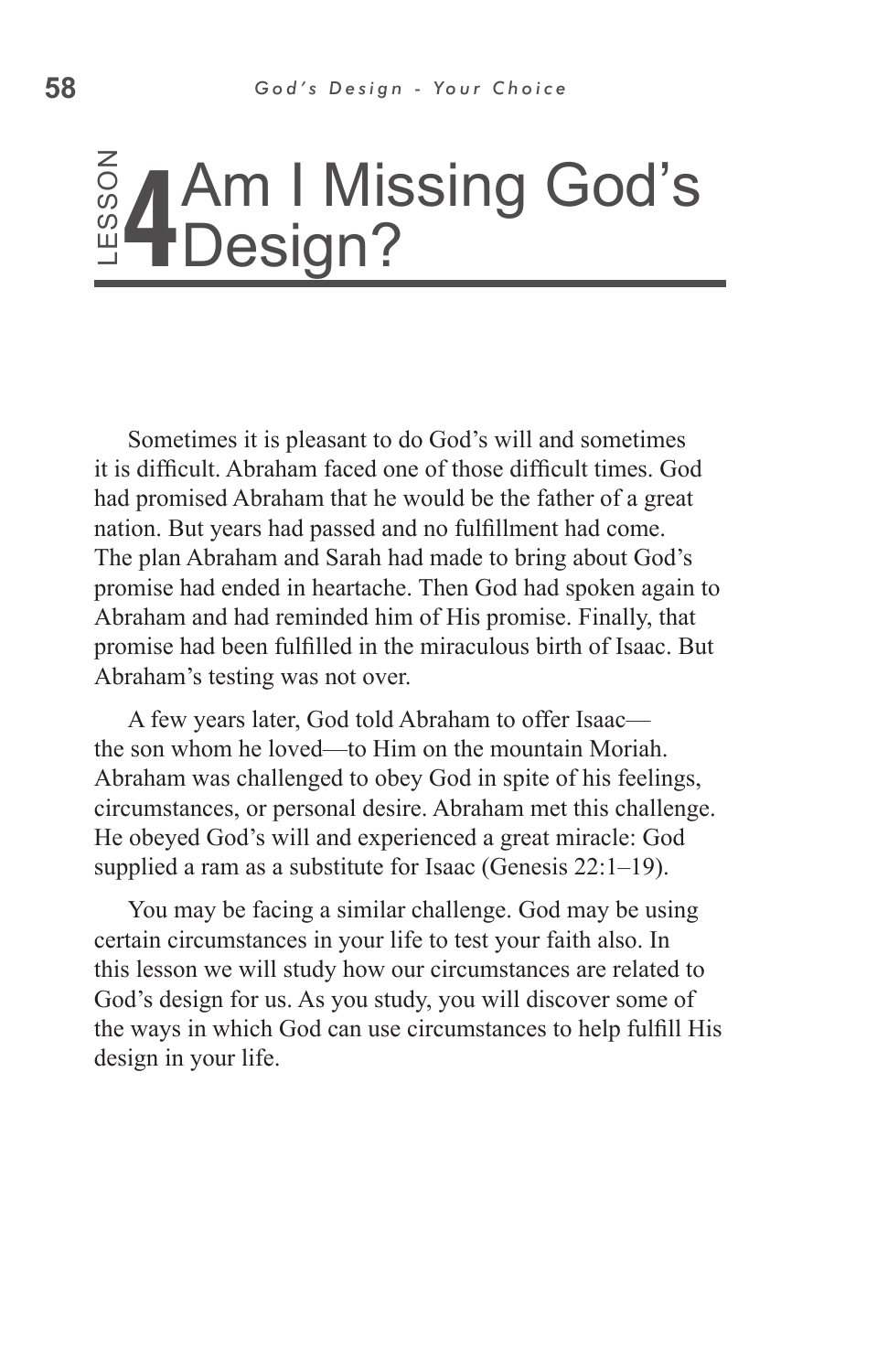## *The Plan*

- A. Circumstances Raise Questions
- B. Circumstances Can Test Our Faith
- C. Circumstances Can Discipline Us
- D. Circumstances Can Encourage Us

## *The Goals*

- 1. Explain why God allows our faith to be tested.
- 2. Discuss why difficulties arise when we are trying to follow God's design for us.
- 3. Show how difficult circumstances can be a source of encouragement.

## **A. Circumstances Raise Questions**

There are times when it seems God's will is confirmed by circumstances. There are other times when visible circumstances make doing what we know God wants us to do very difficult. Are difficulties an indication that we are missing God? Is it possible to know what God's will is by how hard or easy it seems to be? What happens if it appears to be impossible, that is, if all outward conditions seem in opposition to doing what we think God wants us to do? Let us consider the relationship our circumstances have to God's design or will for us.

# **B. Circumstances Can Test Our Faith**

#### **Goal 1.** Explain why God allows our faith to be tested.

We learn how trustworthy a thing is by testing it. A sailor would want to test a boat by using it in a lake or harbor before trying to cross the ocean in it. A mountain climber would want to test the strength of a rope before having to trust his life to it when climbing a steep cliff.

On some occasions God seems to use difficult circumstances to test our faith. He tests our faith because it is our direct link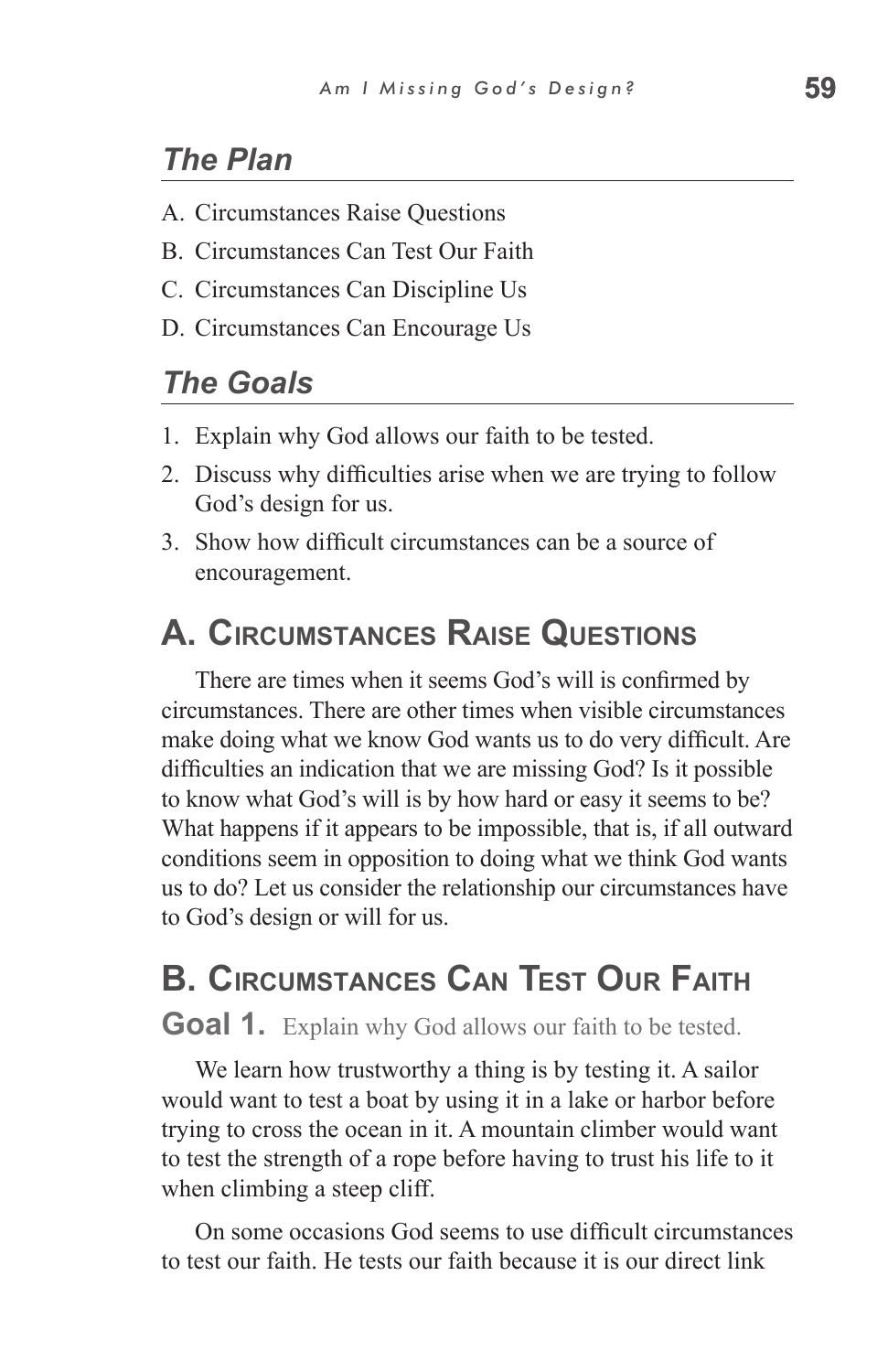with Him; He works through it. Without faith, nothing we do fits into His design for us or is satisfactory to Him.

> And without faith it is impossible to please God, because anyone who comes to him must believe that he exists and that he rewards those who earnestly seek him. (Hebrews 11:6)

#### Testing Reveals Our Faith

Some people think that they trust God when in fact they have never really *had* to trust Him. Circumstances and events have always supported their trust in God and have made doing the will of God the easy thing to do. In many cases they are doing what they want to do, and what they want to do happens to be God's will. How trustworthy is this faith?

God wants us to see how much we are really trusting Him. To show us this, He may allow outward supports and helps to be taken away. This may appear to make obedience difficult; it may even make us wonder if we really are *in* the will of God.

But if we do not allow God to test us and show us how much we are really trusting Him, the weakness in our faith will not be seen until Satan attacks.

Peter was sure of his loyalty to Christ. His own opinion was that he had more devotion than anyone else. Before Jesus' trial, Peter told Him, "'Even if all fall away on account of you, I never will'" (Matthew 26:33).

# *Application*

**1** Read the Scriptures referred to below. In your notebook, write an answer to the question about each one.

- **a)** Luke 22:31. What warning did Christ give Peter?
- **b**) Matthew 26:34. What did Christ tell Peter he would do?
- **c)** Matthew 26:35. What did Peter say he would not do?
- **d)** Matthew 26:69–75. What did Peter do?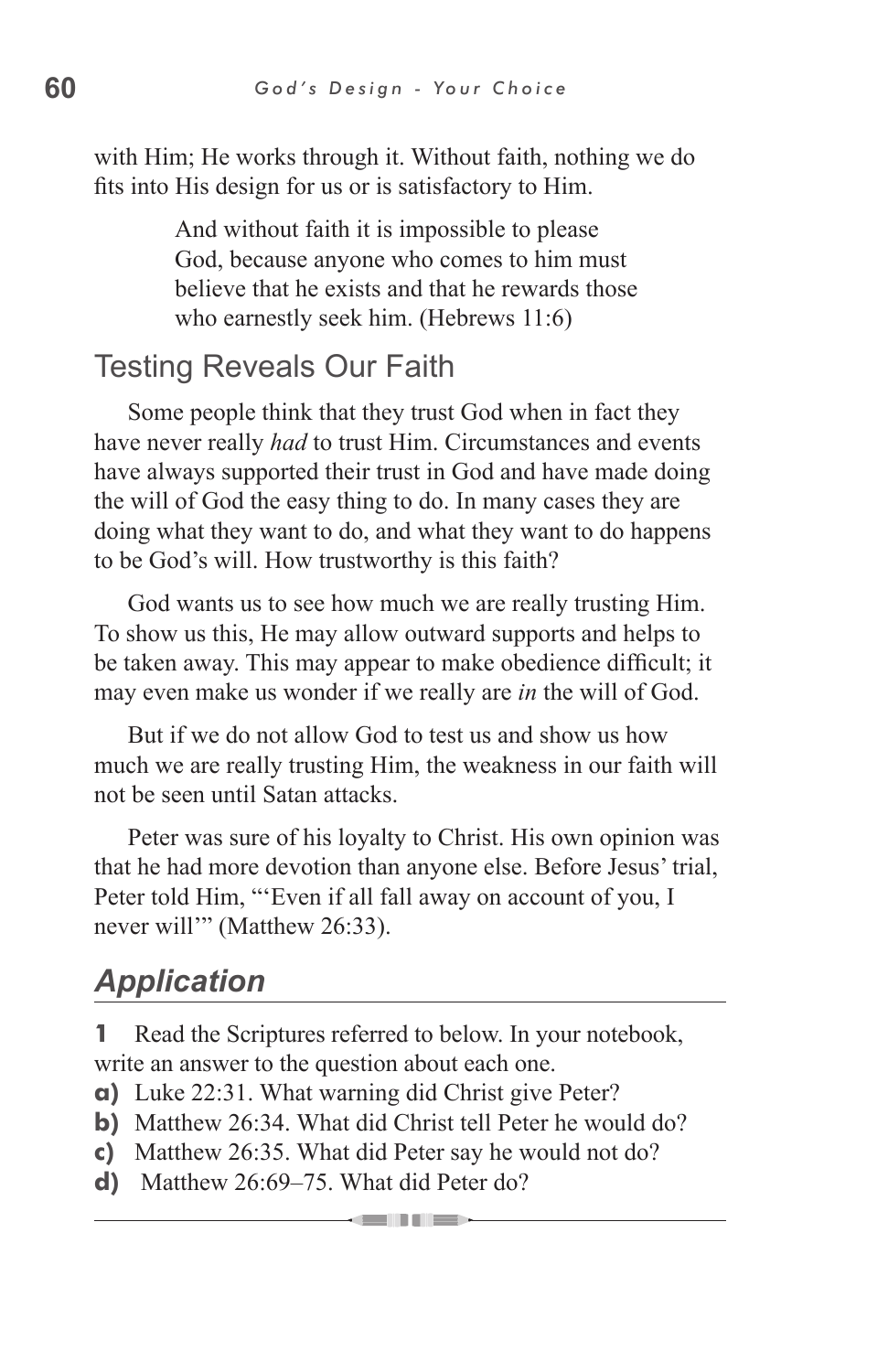The difficult circumstances Peter experienced revealed the weakness of his faith at that time. He could not stand without the outward supports.

But tested faith has value. The apostle James understood this value.

> Consider it pure joy, my brothers, whenever you face trials of many kinds, because you know that the testing of your faith develops perseverance. (James 1:2–3)

Look at the ideas in those verses—trials, endurance. They indicate opposition and difficulty. Yet there is no indication that difficulty means we have missed God's plan for us. In fact, we are to consider ourselves fortunate when trials come!

## *Application*

**2** Read James 1:2–4 in your Bible. What is the final result of the testing of our faith?

. . . . . . . . . . . . . . . . . . . . . . . . . . . . . . . . . . . . . . . . . . . . . . . . . . . **SEUTIER** 

#### Testing Builds Our Faith

The testing of our faith through negative circumstances can also show us how much we *are* able to trust God. It can help build our faith.

No doubt Abraham's experience on Mount Moriah was a great victory of faith, the greatest he had won. He had been brought right up to the moment of sacrificing his son when God showed him the ram he was to offer instead. He had obeyed in spite of the difficulty; his faith was tested and proven. Now he had learned that God could supply a sacrifice; now he had learned that God could keep his family.

In 1 Samuel 17 we read of the time when David faced Goliath, a powerful enemy of Israel. It would be impossible for a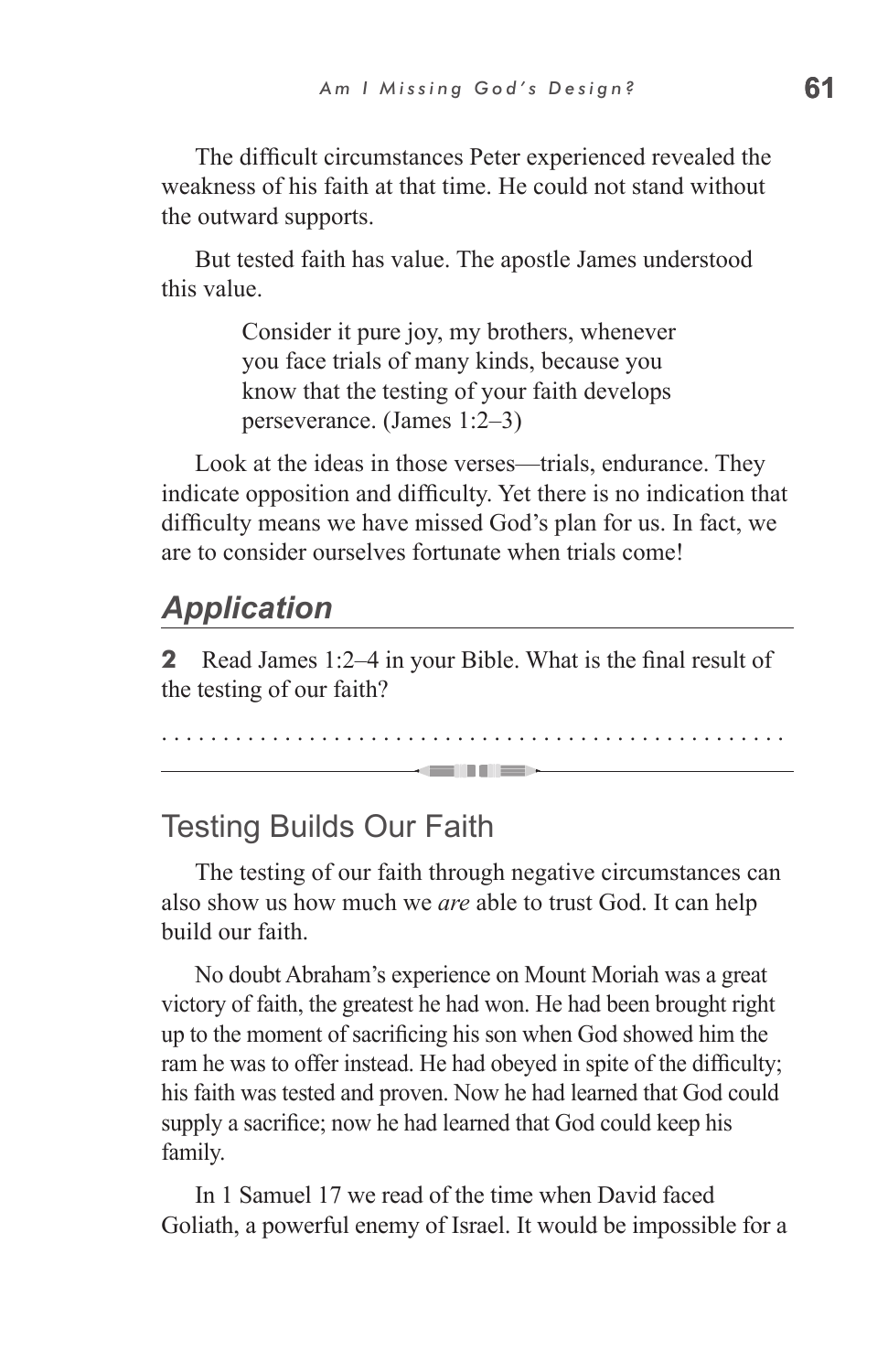young man like David to defeat a huge warrior like Goliath! But when David heard Goliath's challenge, he was ready to fight him.

# *Application*

**3** Read 1 Samuel 17:34–37. David was ready to fight Goliath because

- **a)** several of his brothers believed that he would be successful.
- **b)** Goliath was an ungodly Philistine and David was an Israelite.
- **c)** David had already learned to trust God when fighting lions and bears.

an dia 1

What are some of the circumstances God allows us to face in order to test our faith? There may be dangers and disappointment. There may be those around us who do not trust us. Discomfort may be a problem. Reaching our goals may be delayed beyond what we are able to accept. In all of these, God is testing our faith in Him to show *us* where we lack and to cause us to trust Him more.

# *Application*

**4** We have studied two reasons why God allows our faith to be tested by difficult circumstances. Circle the letter in front of each sentence below that expresses one of those reasons.

- **a)** Sometimes we need to be shown the actual strength of our faith so we are not deceived about ourselves.
- **b)** God tests our faith so He can find out whether we are weak or strong.
- **c)** Our faith is tested in order to show us that we have missed God's design for us.
- **d)** After our faith has been tested we are able to meet greater challenges than before.

an Tim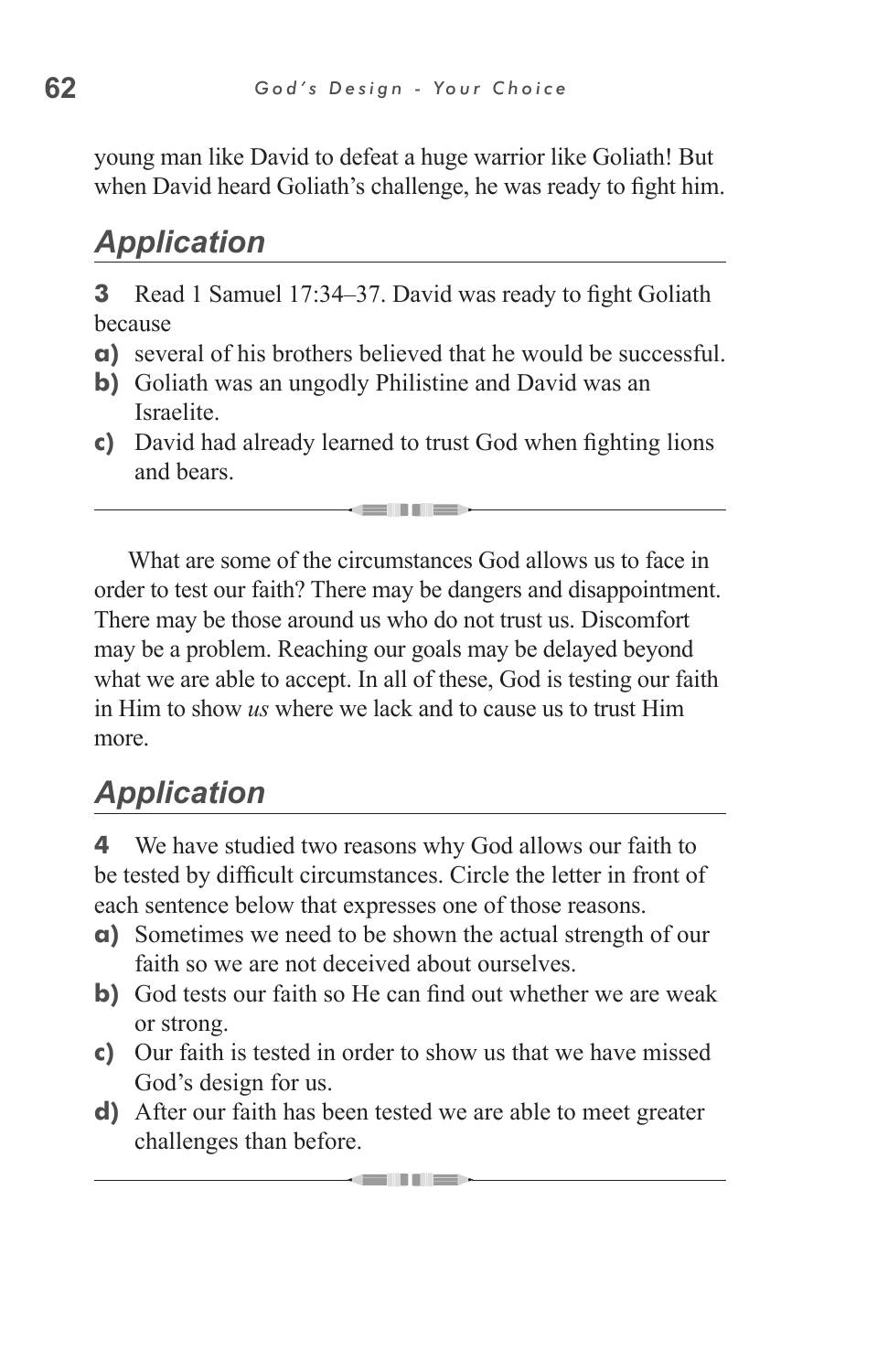# **C. Circumstances Can Discipline Us**

**Goal 2.** Discuss why difficulties arise when we are trying to follow God's design for us.

Difficult circumstances that arise as we try to follow God's will can also discipline us. The purpose of this discipline is to direct our effort toward the goal God has set for us. Some think discipline means punishment, but in fact punishment is not necessary to discipline. It only becomes necessary when there is a failure to respond to true discipline. Discipline is *training;*  it is the choosing of certain activities in order to accomplish an objective.

In sports, discipline is learning to conform to the rules in order to win a game. Activity outside of the rules not only uses energy worthlessly but is also counterproductive. It is penalized.

Discipline may involve a program of conditioning. In sports this means that the athlete deliberately faces resistance in order to become stronger.

It is easy to see the connection between the idea of being disciplined and that of being a disciple. The twelve *disciples* of Christ were men *disciplined* to do His will. As we read the accounts of their lives, we see that Christ constantly allowed them, even led them, to face difficulties. These experiences were part of their training.

They were in a boat with Christ in a dangerous storm, but Christ did not seem to be doing anything about it. He was sleeping (Mark 4:35–41). Nine of them were left at the bottom of the mountain on which Christ was transfigured. There they were faced with a demon-possessed boy (Mark 9:14–29).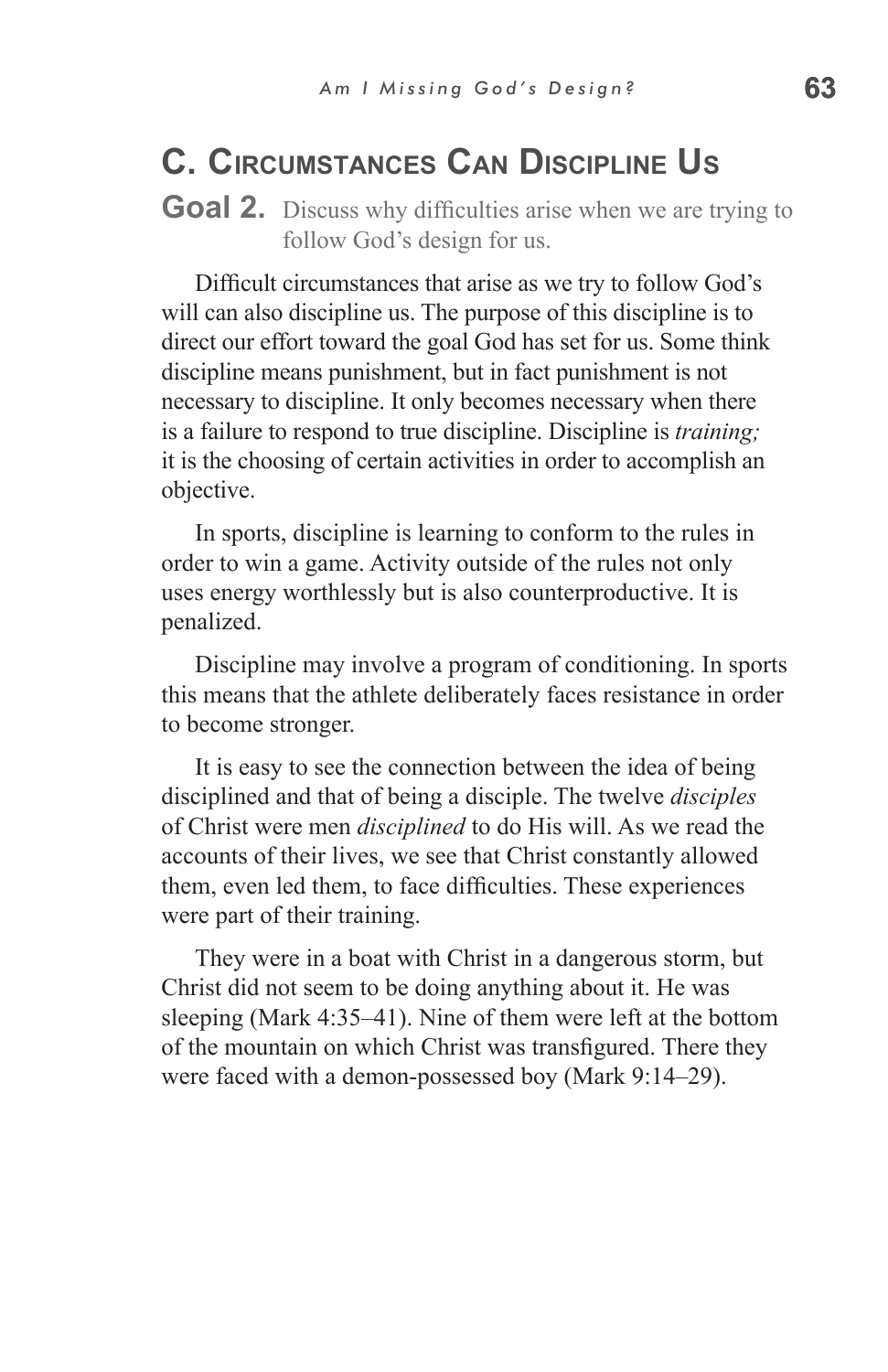## *Application*

**5** Read Mark 6:34–44. Then in your notebook write an answer to the following questions.

- **a)** What difficulty did the disciples face?
- **b)** What did Christ tell them to do?
- **c)** What resources did they have?
- **d)** What did Christ do?
- **e)** What was the result?

In each of these negative, difficult circumstances, Christ took the disciples to the limit of their capability. He was teaching them *total* dependence on Him. He was drawing their attention to himself and away from their own limitations.

\_\_\_

We should not allow difficulties to cause confusion in our minds concerning the will of God. Instead, we should realize that perhaps God is using those problems to make us single-minded concerning Him. This is why one of the keys to overcoming difficulties is to direct our attention toward God.

#### *Application*

- **6** Difficult circumstances *discipline* us by
- **a)** helping us to realize that we are not following God's will.
- **b**) making it necessary for us to depend completely upon God.
- **c)** showing us that we have the ability to face the problem ourselves.
- **d)** bringing punishment upon us so that we know we have failed. - 11 -

## **D. Circumstances Can Encourage Us**

**Goal 3.** Show how difficult circumstances can be a source of encouragement.

It is true that difficult circumstances test our faith and discipline us. But those same problems can be a source of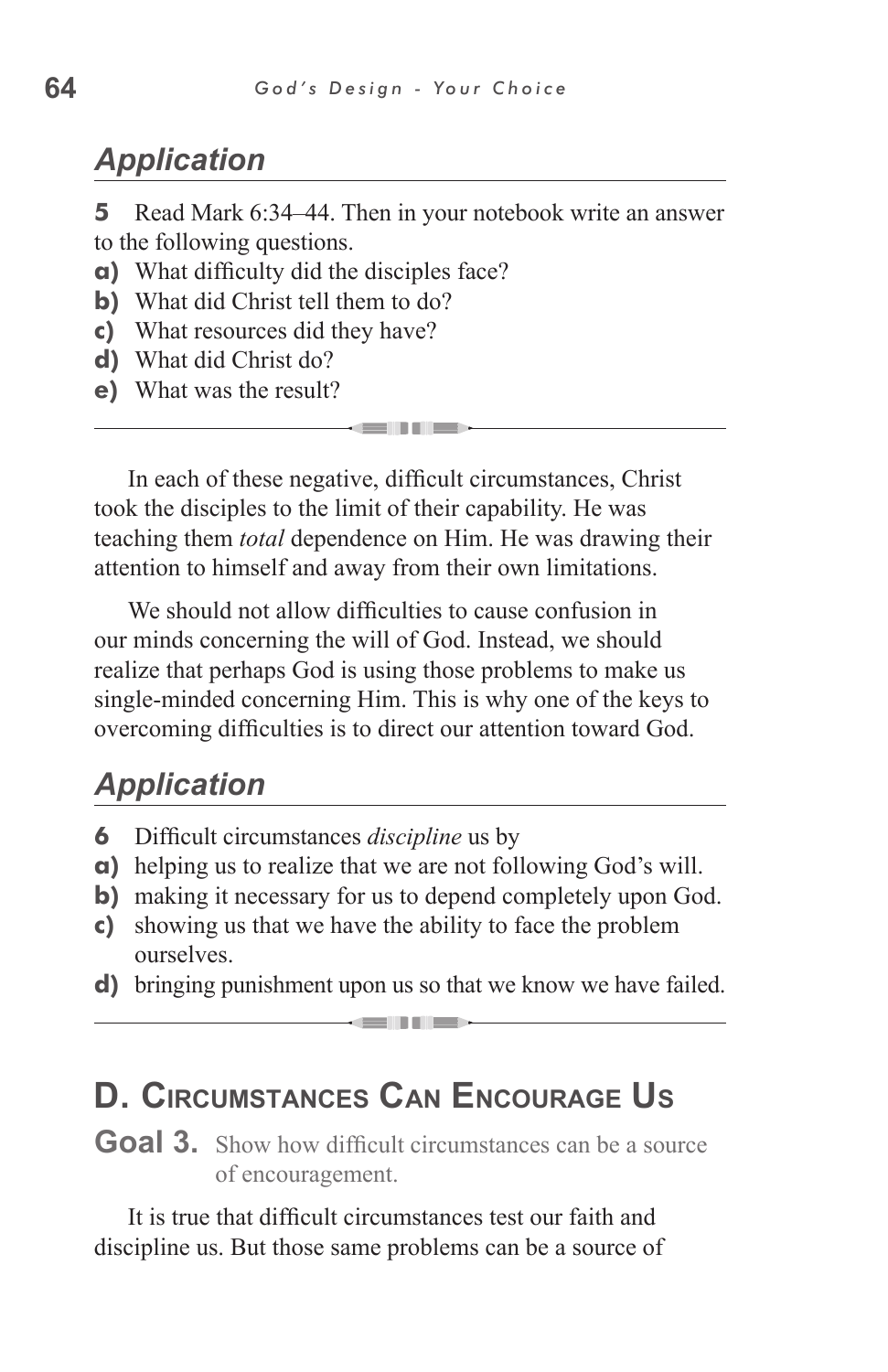encouragement, depending on how we react to them and to what we know to be the will of God. Let us consider three aspects of this encouragement.

## Proof That We Belong to God

First, difficulties can give us proof that we belong to God. The Scripture is clear about the forces of evil that are in the world. Satan is the enemy of the follower of Christ. He withstands the progress of the kingdom of God at every opportunity. Satan does this deliberately, willfully, maliciously. He is powerful, though his power is limited. He is even more deceptive than powerful; he is the father of lies.

Satan is the enemy of the Christian and so is the world system. This system is not one of righteousness. It is one built on deceit, oppression, and injustice. It is a twisted system, with men calling evil good and good evil. It is a system of promise without fulfillment, knowledge without truth. It is a system that is opposed to God and to the child of God. It is a system that rejected and then crucified the Son of God because He was righteous; His righteousness aroused the hatred of the system.

## *Application*

**7** Read John 15:18–20 and complete the following. Christ told His disciples that the world hated Him. He warned them that the world would hate them also because

. . . . . . . . . . . . . . . . . . . . . . . . . . . . . . . . . . . . . . . . . . . . . . . . . . .

**KENTIFY** 

What, then, does the child of God expect when he begins to follow the will of God? He lives in a twisted environment and is trying to walk a straight path. In a dark world he wants to follow light. Never does Scripture show God's will as being in conformity with the system or even at peaceful coexistence with it. The two are in warfare, friction, conflict, and confrontation. Jesus said to His disciples,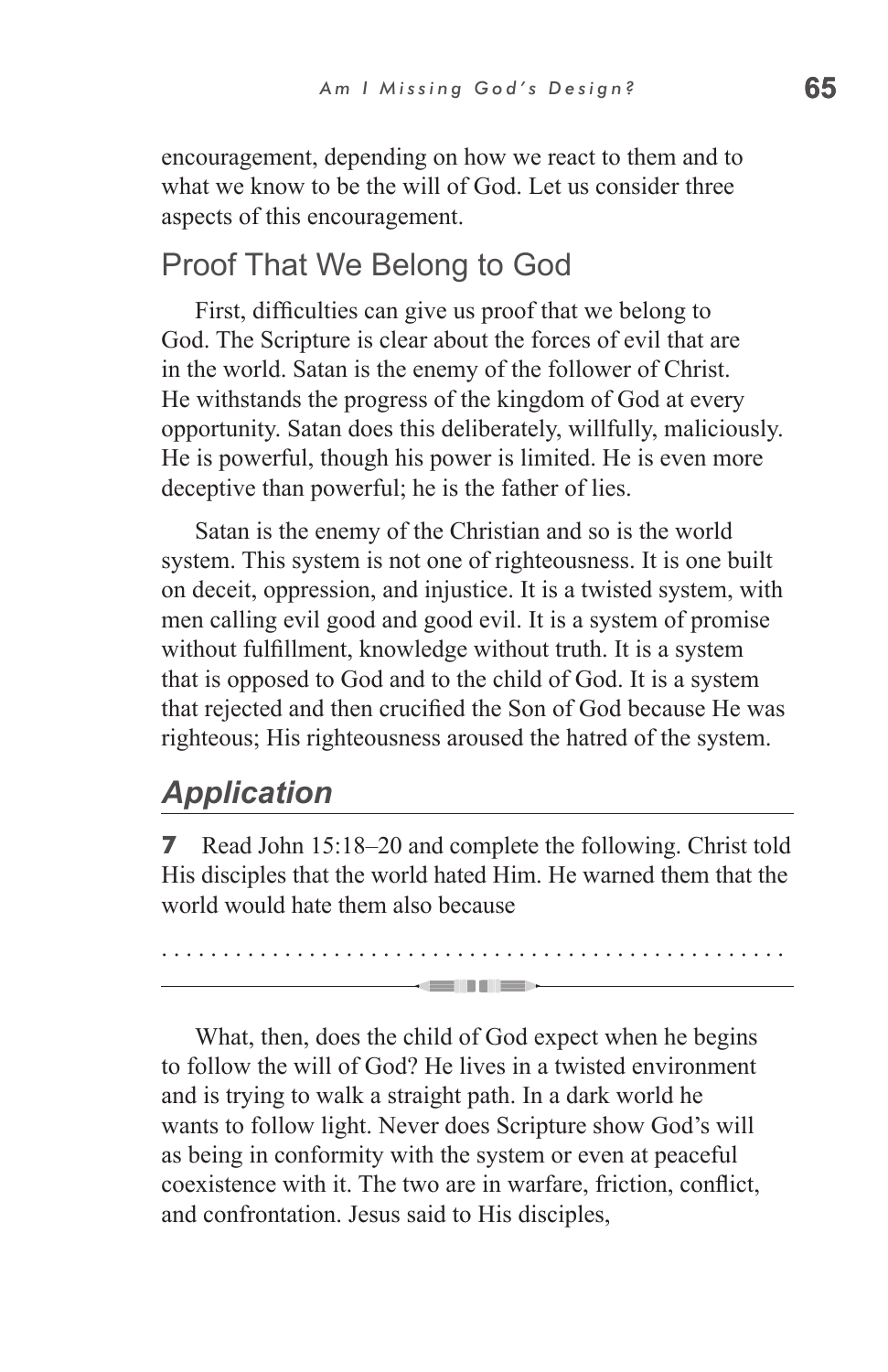"I have told you these things, so that in me you may have peace. In this world you will have trouble. But take heart! I have overcome the world." (John 16:33)

Instead of difficulty making us wonder if we have missed the will of God it could very well be an indicator—one promised by Christ—that we are in His will. This is especially true if the difficulty has come because of the contrast between the system of evil and our own righteous lives.

In Luke 6:20–26 notice the encouragement given to the disciples in verses 20–23. They are to be directly encouraged by the difficulties! At the same time, notice the warnings in verses 24–26. These warnings are directly related to receiving approval of the world system.

# *Application*

**8** Read Luke 6:20–26. Match each experience (left side) to the result Christ said it would bring (right side).

**a)** Poverty

1) A happy result 2) A terrible result

- **b)** Riches
- **c)** The approval of all men
- **d)** Mourning
- **e)** The hatred of men

Difficulties can encourage us. They may actually be indications that we are in God's will, not signs that we have missed it.

al in all sees

#### Opportunities for Victory

Second, difficulties can give us opportunities for victory. It is from the world system and being in the world that our tribulations come. But Christ has already conquered this world system.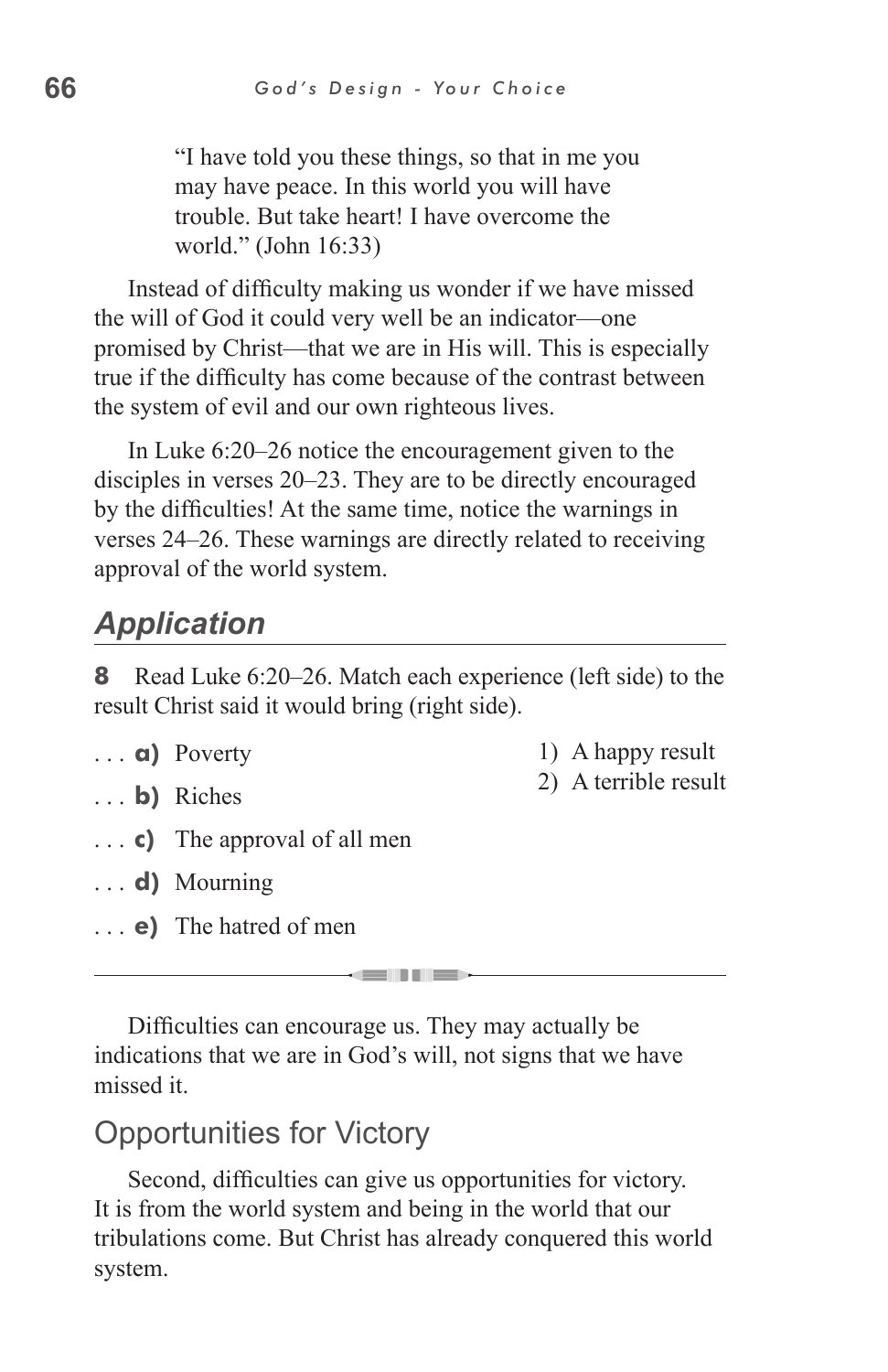Difficulties and opposition do not make it impossible to do God's will; the problems *can* be defeated. They actually make victory possible, for there must be conflict for there to be victory. We are overcomers and more than conquerors through Christ.

The character of a man can be discerned by looking at his enemies as well as at his friends. The Bible says that being a friend of the world is the same as being an enemy of God. This means that if we are the friends of God we will be the enemies of the world.

> You adulterous people, don't you know that friendship with the world is hatred toward God? Anyone who chooses to be a friend of the world becomes an enemy of God. (James 4:4)

Does a conqueror seek the approval of a defeated foe? Neither do we want to lose the discipline of keeping our attention on God by pursuing the approval or cooperation of the world system. On the contrary, the experience of victory over it gives us new determination to follow God.

#### *Application*

**9** Read Revelation 3:21. To whom did Christ promise the right to sit beside Him on His throne?

. . . . . . . . . . . . . . . . . . . . . . . . . . . . . . . . . . . . . . . . . . . . . . . . . . .

and in the sea

Confidence From Opposition

Third, difficulties can give us confidence that we are trying to please God. We mentioned the problems with both Satan and the world system and how those problems can be a source of encouragement. There is a third area in which we face difficulties. In Scripture it is called "the human nature," "the sinful nature," or "the flesh." It is not the physical body itself. It is that part of ourselves that agrees with and desires what the world offers.

It is bad enough to have Satan as an enemy. Besides this we live in a fallen world with the system it has produced. But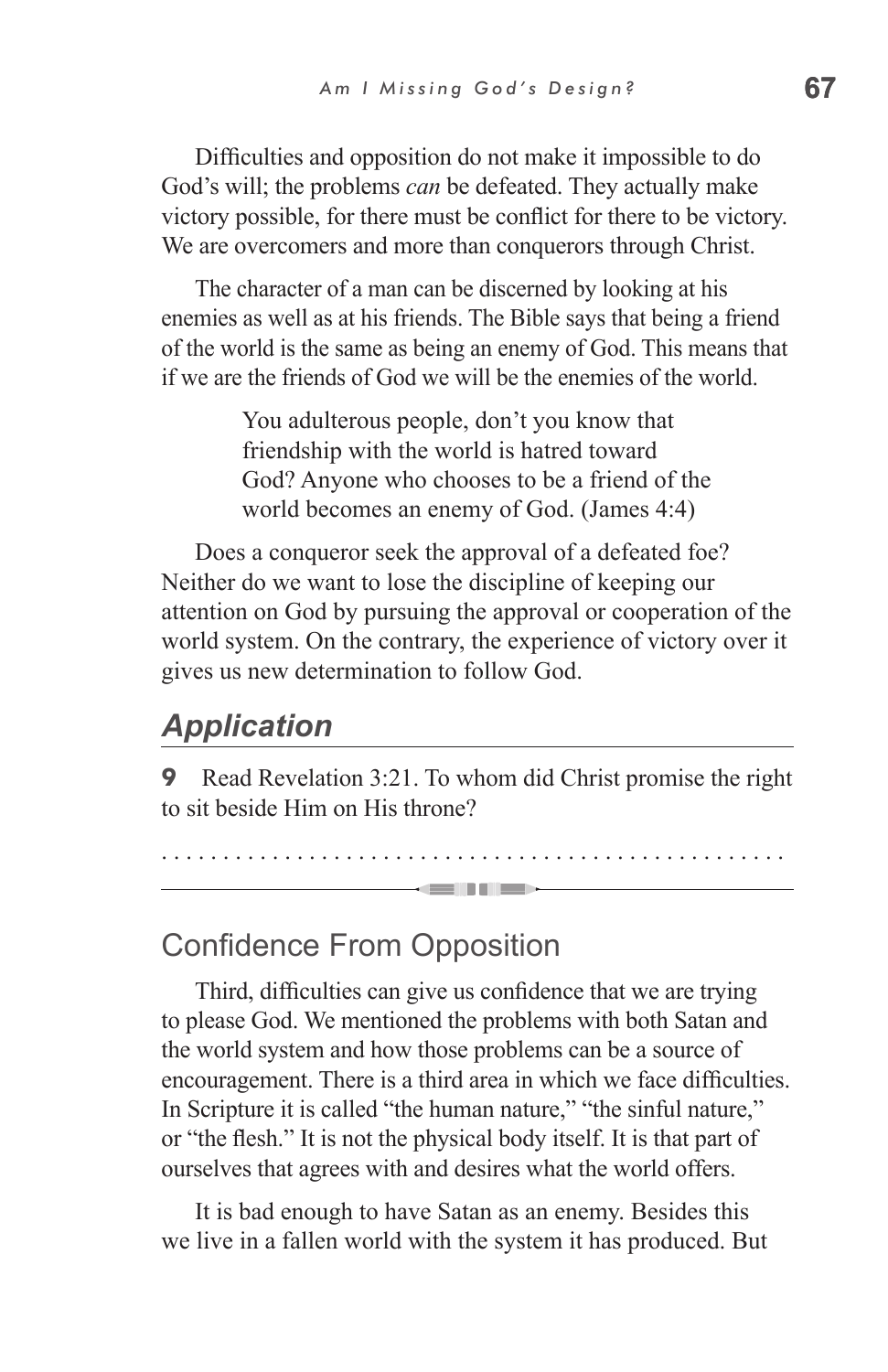an even greater difficulty is that we are joined to an enemy of God—our human nature. We cannot divorce ourselves from it; again, we have to conquer. But to conquer there will be a battle.

Galatians 5 lists the works of the flesh or human nature. It is not a complete list, but it names enough of them so that we are able to recognize others that are unmentioned.

How can we be encouraged by the opposition of the flesh or human nature? Knowing that there is unceasing warfare between the flesh and the Spirit of God gives us confidence that when we refuse to follow the flesh we are pleasing God. If we were living simply according to our flesh there would be no battle. The flesh does not battle the flesh; the battle is between flesh and Spirit.

## *Application*

- **10** Circle the letter of the true statement below.
- **a)** The Christian life does not involve any battles.
- **b**) Human nature opposes God.
- **c)** Galatians 5 offers a complete list of the works of the flesh.

There are many ways in which God can use difficult circumstances to help you follow His design. They can help your faith to grow. They can help you learn to depend on God. They can provide opportunities for victory. Think about what Christ promised—a cross, a fight, a race, rejection by the world, temptation, and tribulation. But think what He also promised victory, a crown, a throne, a white robe, and acceptance by the Father. James encourages us, "Consider it pure joy, my brothers, whenever you face trials of many kinds" (James 1:2).

Now that you have completed the first unit, you are ready to answer the Unit 1 Evaluation. Review the previous lessons, then follow the directions on the Unit One Answer Sheet. You should complete and send your answer sheets to your instructor for corrections.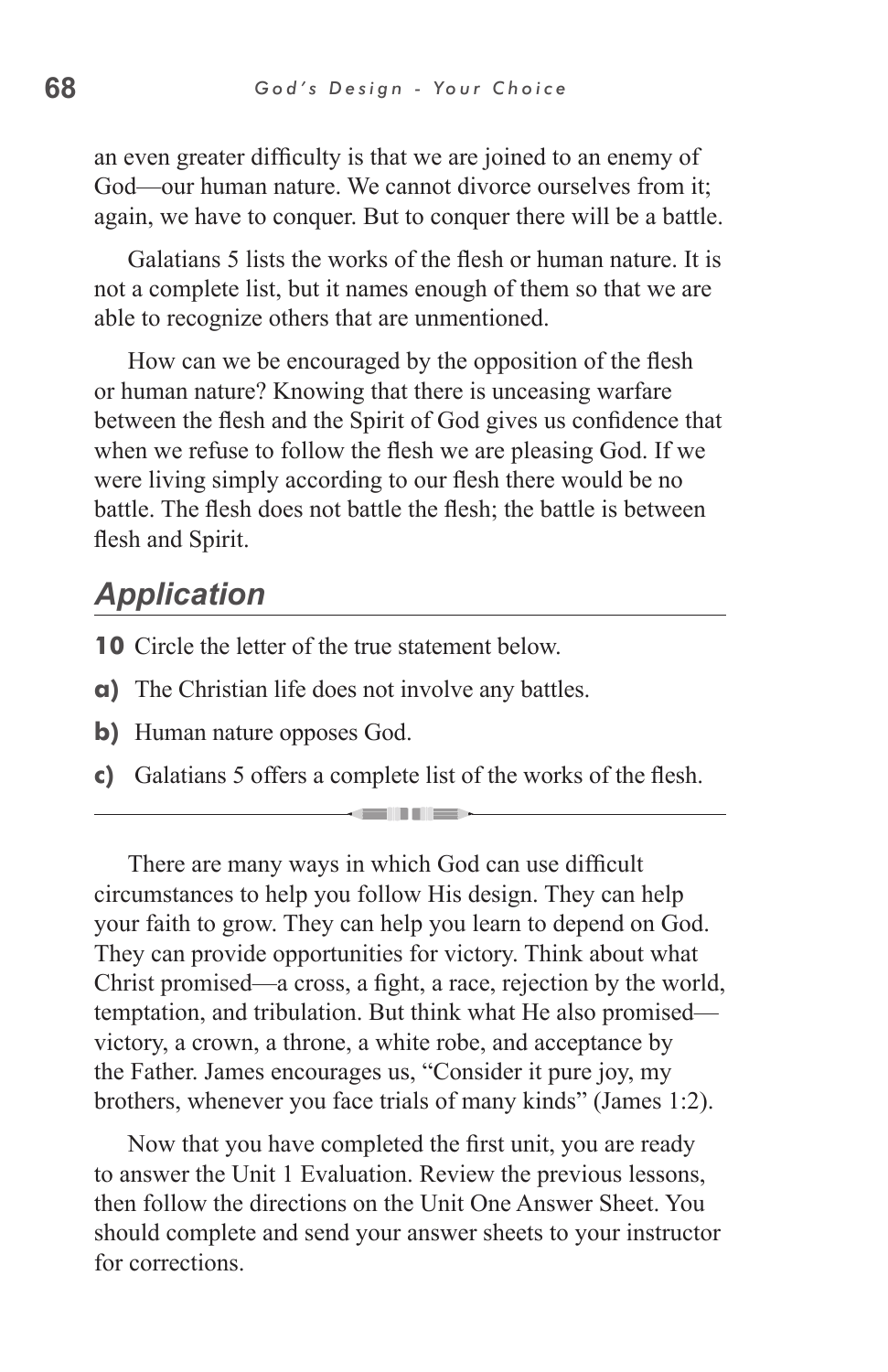#### *Check Your Answers*

- **6 b)** making it necessary for us to depend completely upon God.
- **1 a)** He told him Satan would test him.
	- **b)** He said that Peter would say he did not know Him three times.
	- **c)** He said he would never say he did not know Jesus.
	- **d)** He said three times that he did not know Jesus. (Your answers should be the same or similar.)
- **7** they belonged to Him and not to the world (or a similar answer).
- **2** We become perfect and complete (or a similar answer).
- **8 a)** 1) A happy result
	- **b**) 2) A terrible result
	- **c)** 2) A terrible result
	- **d)** 1) A happy result
	- **e)** 1) A happy result
- **3 c)** David had already learned to trust God . . . .
- **9** To those who overcome
- **4 a)** Sometimes we need to be shown . . . . **d)** After our faith has been tested . . . .
- **10 b)** Human nature opposes God.
	- **5 a)** There was a large crowd of people who were hungry.
		- **b**) Give them something to eat (v. 37).
		- **c)** Five loaves of bread and two fish
		- **d)** He blessed the food and gave it to His disciples to give to the people.
		- **e)** Everyone had enough to eat. (Your answers should be similar.)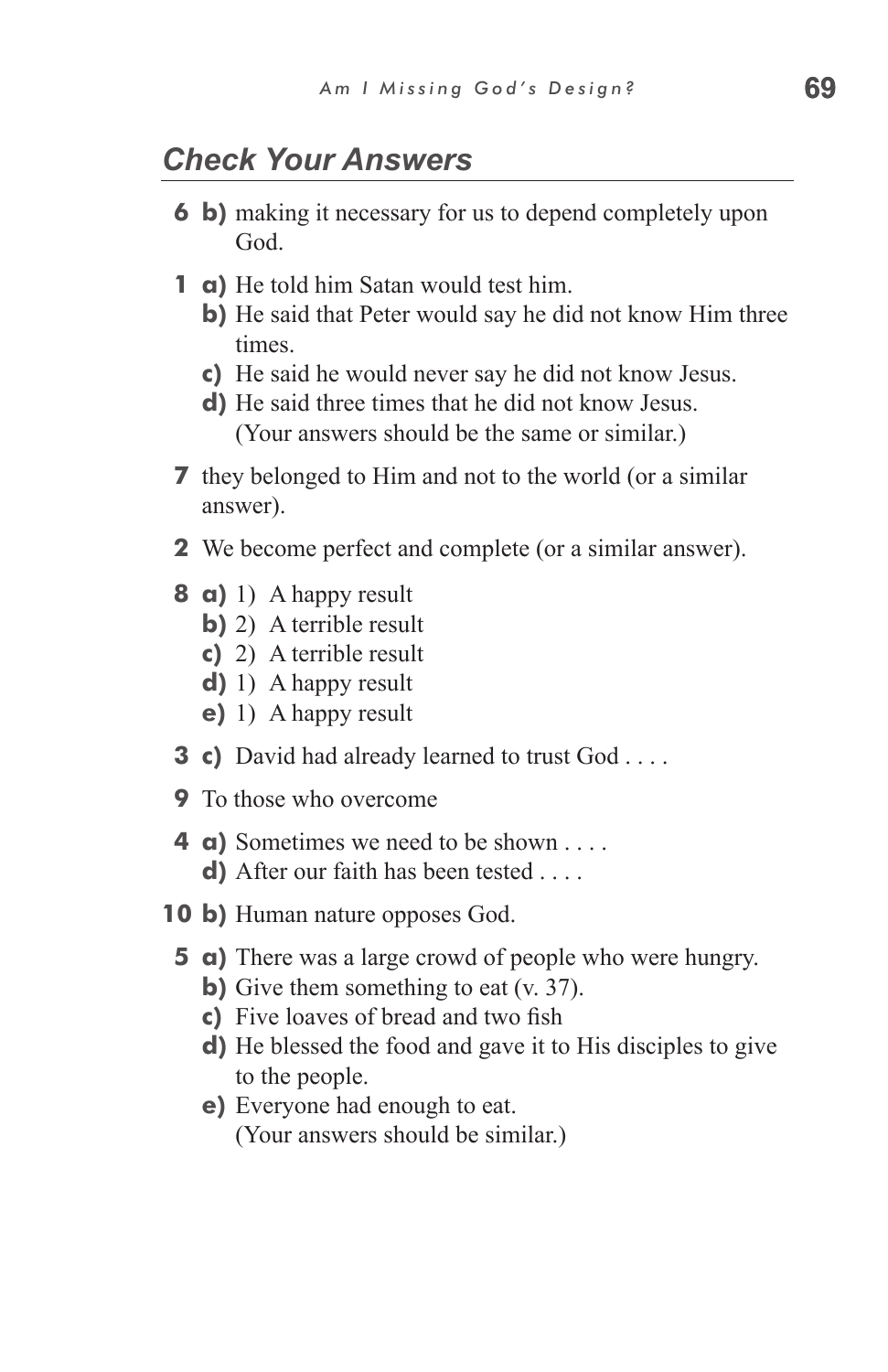